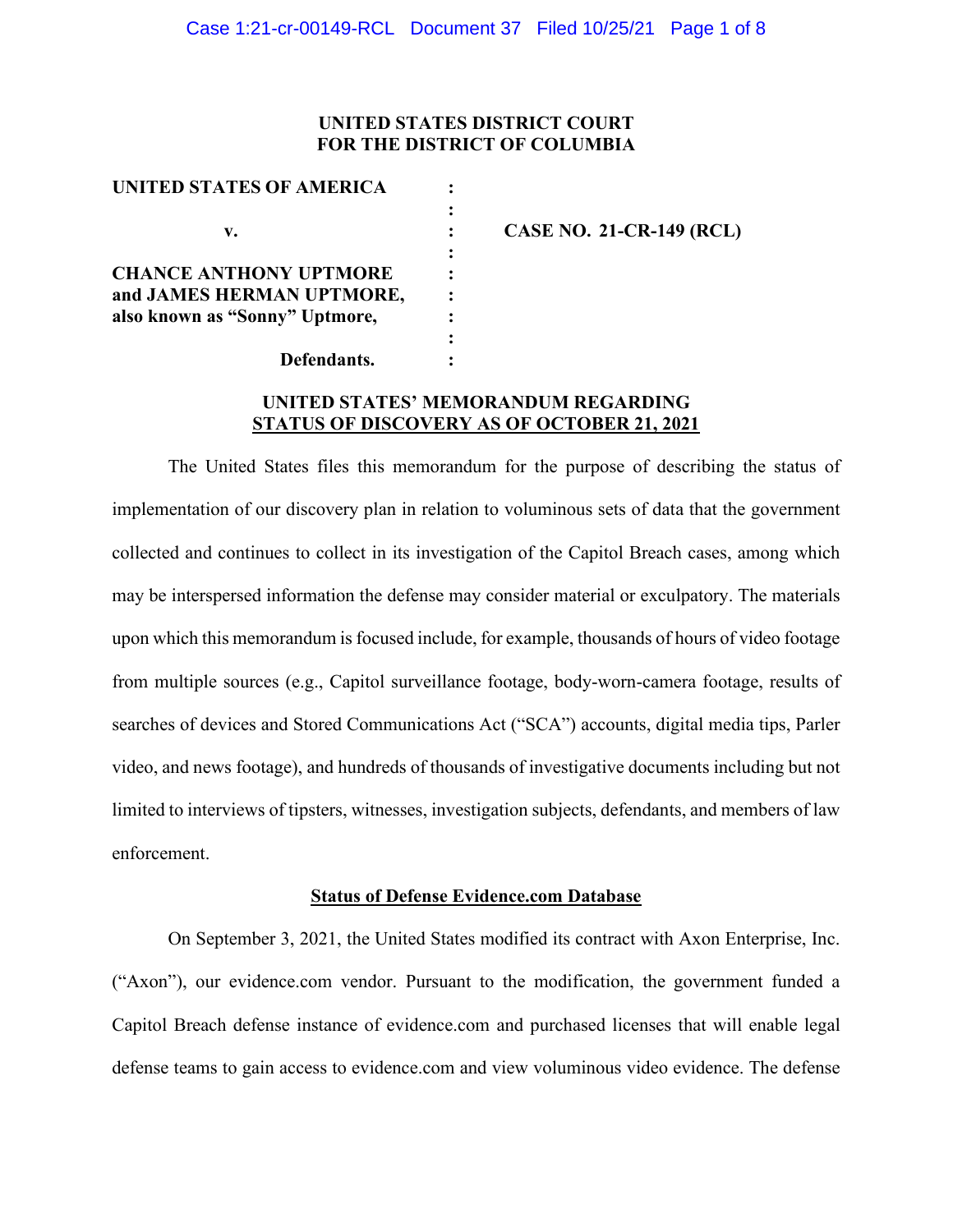### Case 1:21-cr-00149-RCL Document 37 Filed 10/25/21 Page 2 of 8

instance is managed and administered by the Federal Public Defender for the District of Columbia ("FPD"), who is acting as the Discovery Liaison for defense counsel in Capitol Breach cases, and the government has no ability to log into or retrieve information from the defense instance.

In conjunction with the Defender Service's National Litigation Support Team, FPD created a structure for distributing and tracking evidence.com licenses for defense counsel. As of October 18, 2021, FPD has sent emails to all Capitol Breach defense counsel with instructions on how to request a license for the legal defense team to view videos in evidence.com. FPD also developed a "Quick Start Guide" that it simultaneously circulated to all Capitol Breach defense counsel, with instructions for registering an account, logging into evidence.com, and further describing how video discovery may be shared with their clients through the evidence.com platform consistent with the standard Capitol Breach protective order.

### **Status of Production of Video Footage**

The following video footage has been shared to the defense instance of evidence.com and is accessible to any Capitol Breach defense counsel who requests a license:

- 16,925 U.S. Capitol Police ("USCP") Closed Circuit Video ("CCV") files consisting of approximately 4,800 hours (over four terabytes) of footage from 515 cameras located inside the U.S. Capitol Visitor Center and on the Capitol grounds. To assist the defense in locating relevant USCP CCV, we have also produced (via USAfx) 15 camera maps of the interior of Capitol Visitor's Center and the interior of the Capitol.
- 1,676 Metropolitan Police Department ("MPD") body-worn-camera ("BWC") files consisting of approximately 1,600 hours of footage recorded by over 900 officers between 1:00 p.m. and 6:00 p.m. on January 6, 2021. To assist the defense in locating officers who may have recorded body-worn-camera footage at a particular location and time, we also produced (via USAfx) a spreadsheet created by the Discovery Team based on MPD radio Global Positioning Satellite records.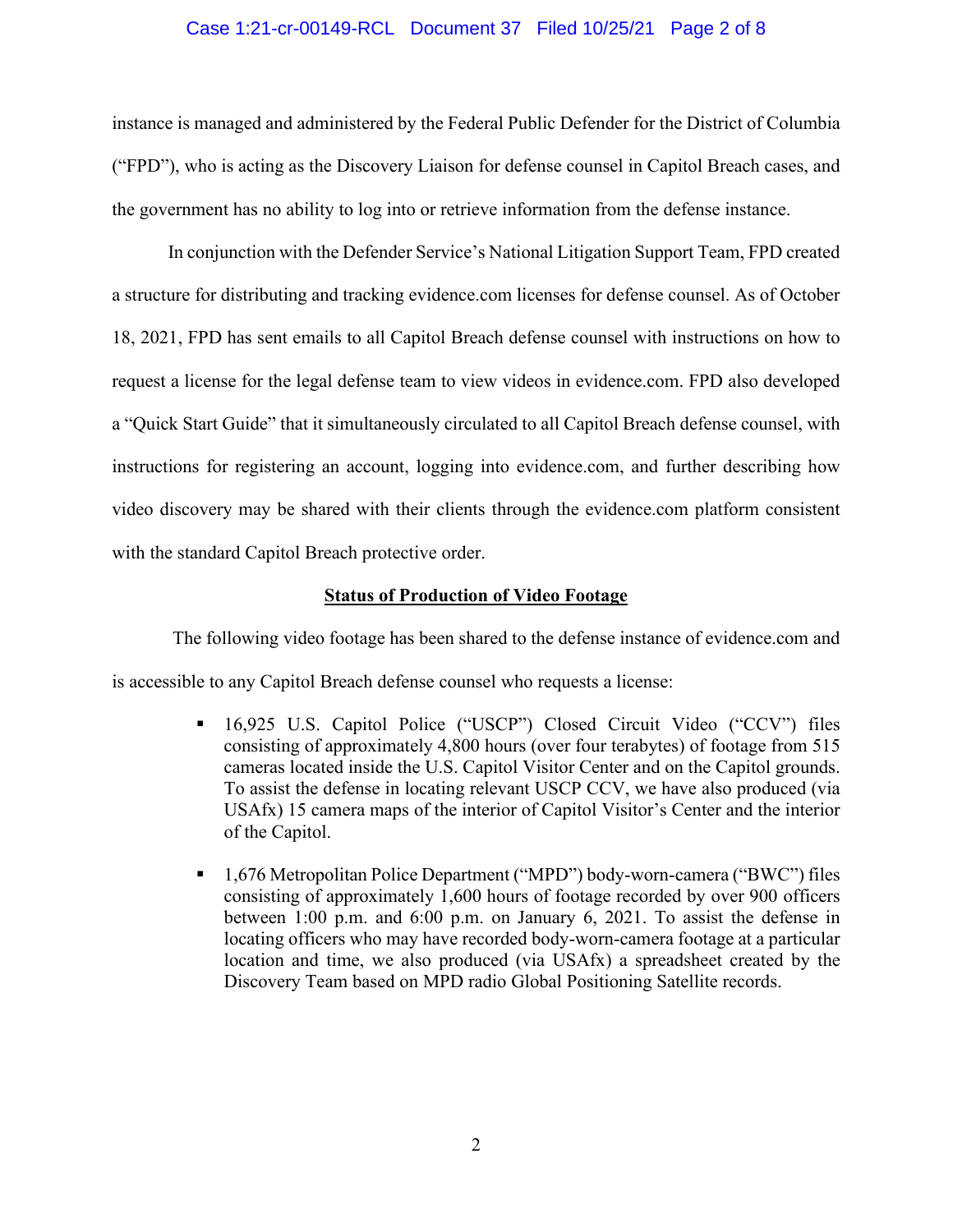#### **Status of Defense Relativity Workspace**

On October 13, 2021, the United States modified its contract with Deloitte Financial Advisory Services, LLP ("Deloitte") to fund a Capitol Breach Relativity workspace and purchase licenses that will enable legal defense teams to gain access to the database. FPD is now consulting with Deloitte concerning the construction and organization of the defense workspace and creating a structure for distributing Relativity licenses to defense counsel. FPD will notify Capitol Breach defense counsel on how to obtain Relativity license access once the defense workspace is constructed and organized and is ready to be populated with documents.

### **Status of Production of Documents**

Since our last filing describing the status of discovery as of September 14, 2021, the following materials and a corresponding index have been made available for sharing with Capitol Breach defense counsel via USAfx:

- 42 files that consist of MPD internal investigation reports and exhibits (739 pages);
- 31 files consisting of digital exhibits to previously produced USCP Office of Professional Responsibility ("OPR") reports;<sup>1</sup> and
- USCP radio communications and draft transcripts.

### **Contents of Government Relativity Database**

Our Relativity database currently contains over 33,000 records from USCP, 23,000 records from MPD, and 56,000 records from the FBI's main Capitol Breach file (of which about 29,000 pertain to individual defendants and are likely to overlap with materials already produced in the specific cases to which they are most directly relevant).

<sup>&</sup>lt;sup>1</sup> On September 10, 2021, we made available via USAfx 35 files consisting of 28 reports from USCP OPR investigations of alleged wrongdoing by USCP officers on January 6, 2021.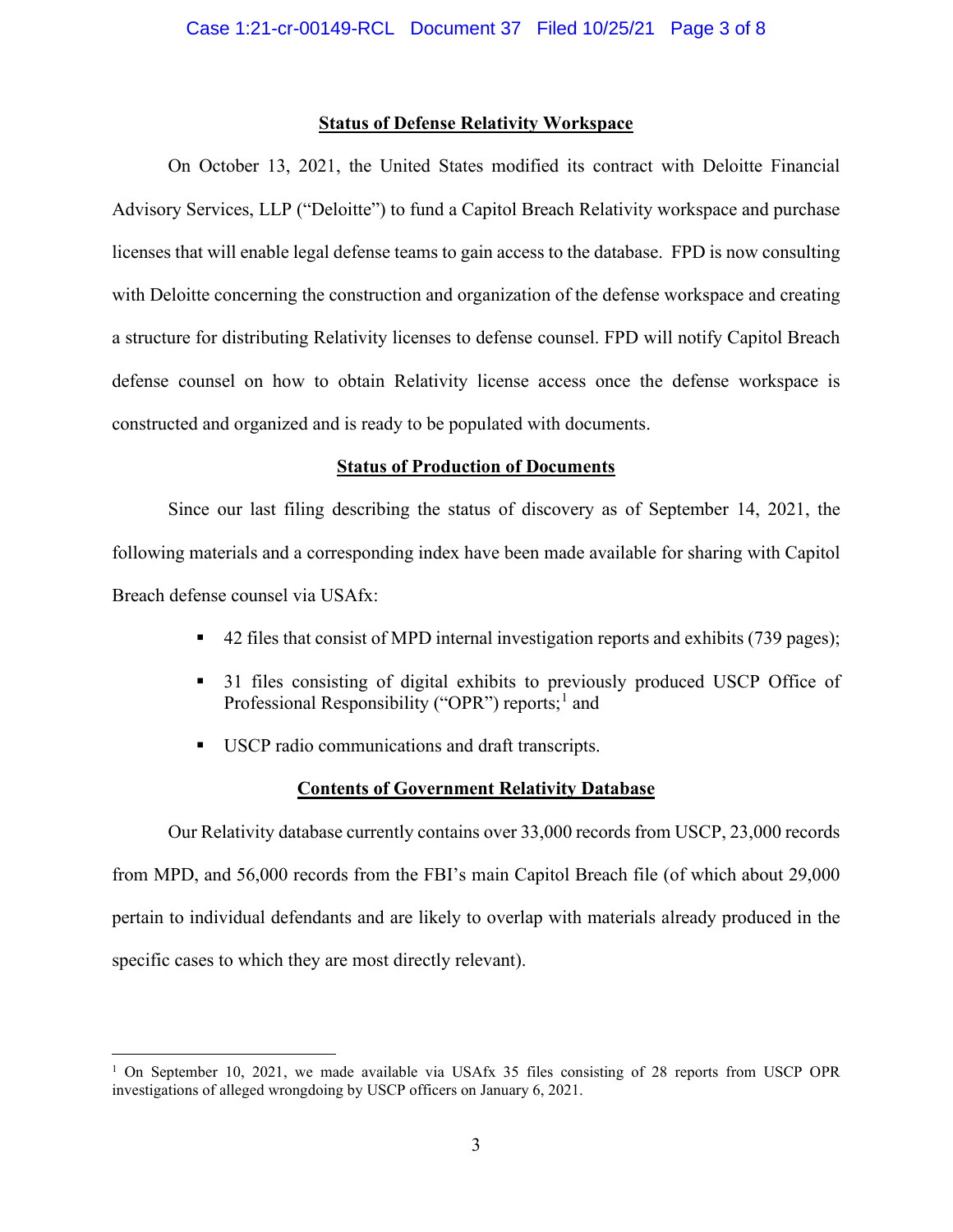## **Manner of Productions Going Forward**

In terms of the manner in which discovery will be produced going forward:

- We will continue to utilize evidence.com to produce voluminous video footage in all Capitol Breach cases.
- Until Relativity access is available to Capitol Breach defense counsel, limited productions such as those described above will continue to be made available to counsel via USAfx, as well as produced to the defense Relativity workspace.
- Once defense counsel have access to Relativity, it will become the primary method for producing voluminous documents. However, we will still continue to make organized productions and issue discovery letters to defense counsel describing materials that have been added to the defense database.
- Certain materials, because of their nature or volume, will only be produced to the defense Relativity workspace. E.g., case-specific discovery that has been provided in *other* defendants' cases and the results of searches of devices and SCA accounts. Those materials will become accessible to defense counsel once FPD distributes licenses for Relativity.

### **Incarcerated Defendants**

In collaboration with FPD, we have developed a proposal to increase access by incarcerated defendants to discovery materials by providing access to e-discovery (by providing limited evidence.com and Relativity access to inmates via wi-fi and increasing the number of computers available for discovery review). FPD and our office had a productive meeting with representatives from the D.C. Department of Corrections ("DOC") about the e-discovery proposal on Wednesday, October 20, 2021. At the meeting, representatives of DOC indicated they would explore with the Director whether a pilot e-discovery program consistent with our proposal, beginning with Capitol Breach defendants, may be implemented consistent with the DOC's security concerns and Internet capacity. We are meeting again on October 27, 2021, at which time we expect to obtain requested technical and logistical information from the DOC that would be essential to implementing our joint proposal.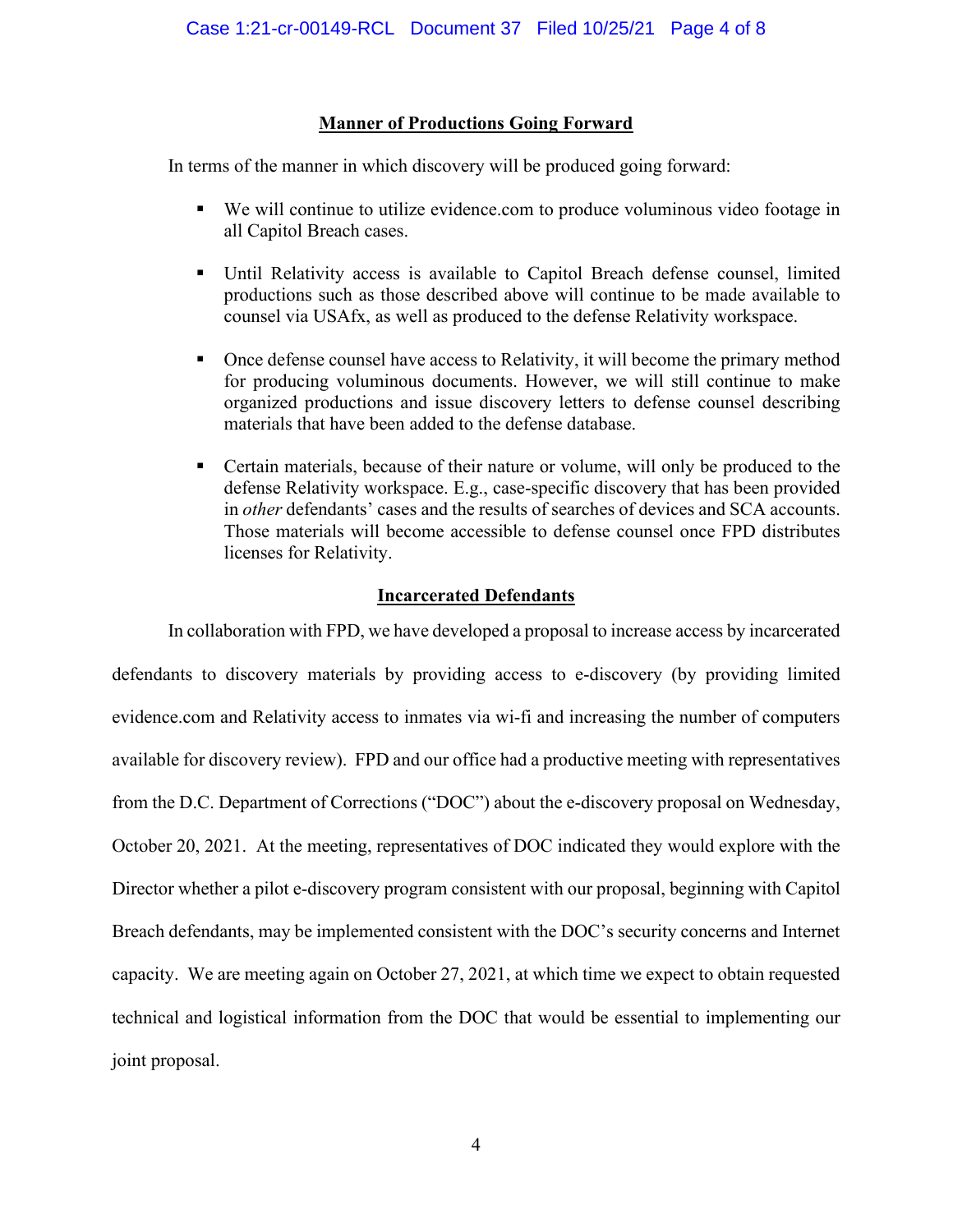We understand there are four defendants who are currently proceeding *pro se*, three of whom are detained*.* We are currently developing a plan for access to voluminous materials by *pro se* defendants and will inform the Court once we have finalized our approach, after collaboration with FPD.

# **Future Productions**

Among the documents we expect future productions to include are:

- The remainder of USCP CCV (4,204 files), which is mainly comprised of footage that has been deemed Highly Sensitive, e.g., footage of the interior of the Capitol;<sup>2</sup>
- The remainder of MPD BWC footage (largely consisting of footage outside the 1:00 to 6:00 p.m. timeframe), and BWC footage from Arlington County Police (124 files), Fairfax County Police (24 files), Montgomery County Police (60 files), and Virginia State Police (48 files);
- U.S. Secret Service surveillance camera footage (143 videos);
- Video recordings made by officers of MPD's Electronic Surveillance Unit;
- Camera map for Capitol grounds;
- Supplemental exhibits to USCP OPR reports;
- **USCP After Action Reports;**
- **MPD Aerial Surveillance Unit Photos;**
- **Permits for Demonstrations at the U.S. Capitol;**
- Additional MPD internal investigation reports;
- **MPD and Virginia State Police radio transmissions;**
- **Legal process pertaining to the collection of geolocation data from Google, Inc. and** various additional providers;

<sup>&</sup>lt;sup>2</sup> To be clear, we are not producing via evidence.com footage that constitutes "Security Information" pursuant to 2 U.S.C. § 1979, i.e., the 17 hours of CCV footage that relate to the evacuation of Congressional Members. The disclosure of this footage will be handled separately.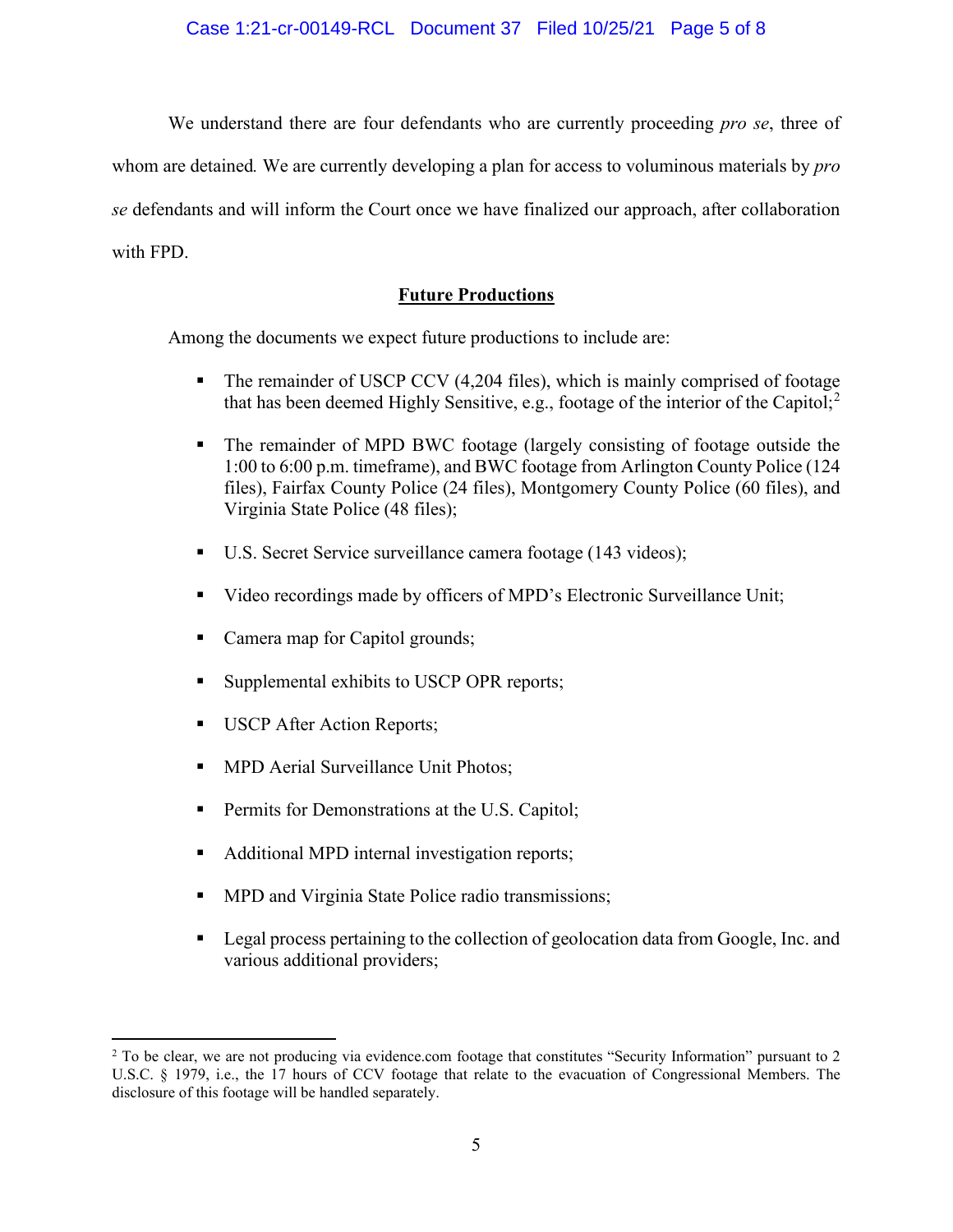- BWC Spreadsheet and zone maps (work product created to assist in review of BWC footage);
- Statements made by members of law enforcement during interviews arising out of the Capitol Breach investigation;
- Discoverable MPD, USCP and FBI records and memoranda currently (or shortly to be ingested) into Relativity;
- Case-specific discovery of other defendants (i.e., discovery already produced to the defendant for whom it is directly relevant, but which will be made accessible to all defendants);
- Results of searches of devices and SCA accounts; and
- Custodial statements of (other) defendants.

## **Substantial Completion of Discovery**

We understand that the Court would like us to project when production of voluminous materials will be substantially complete. As an initial matter, to reach the point where we can assess a potential date of substantial completion, the government has taken and continues to make

substantial efforts, including:

- Appointing a Capitol Breach Discovery Coordinator in January;
- Assembling a Capitol Breach Discovery Team consisting of experienced attorneys, project managers, and litigation technology professionals;
- Collecting information from multiple sources involved in the response to and investigation of the Capitol Breach;
- Collaborating with FPD to develop a standard protective order for Capitol Breach cases;
- Identifying database solutions for making terabytes of video and documents accessible to hundreds of defendants, funding defense databases and obtaining licenses for all Capitol Breach defense counsel, and collaborating with FPD to execute these solutions;
- Reviewing specific discovery requests by defense counsel to ensure the appropriate materials are prioritized for production;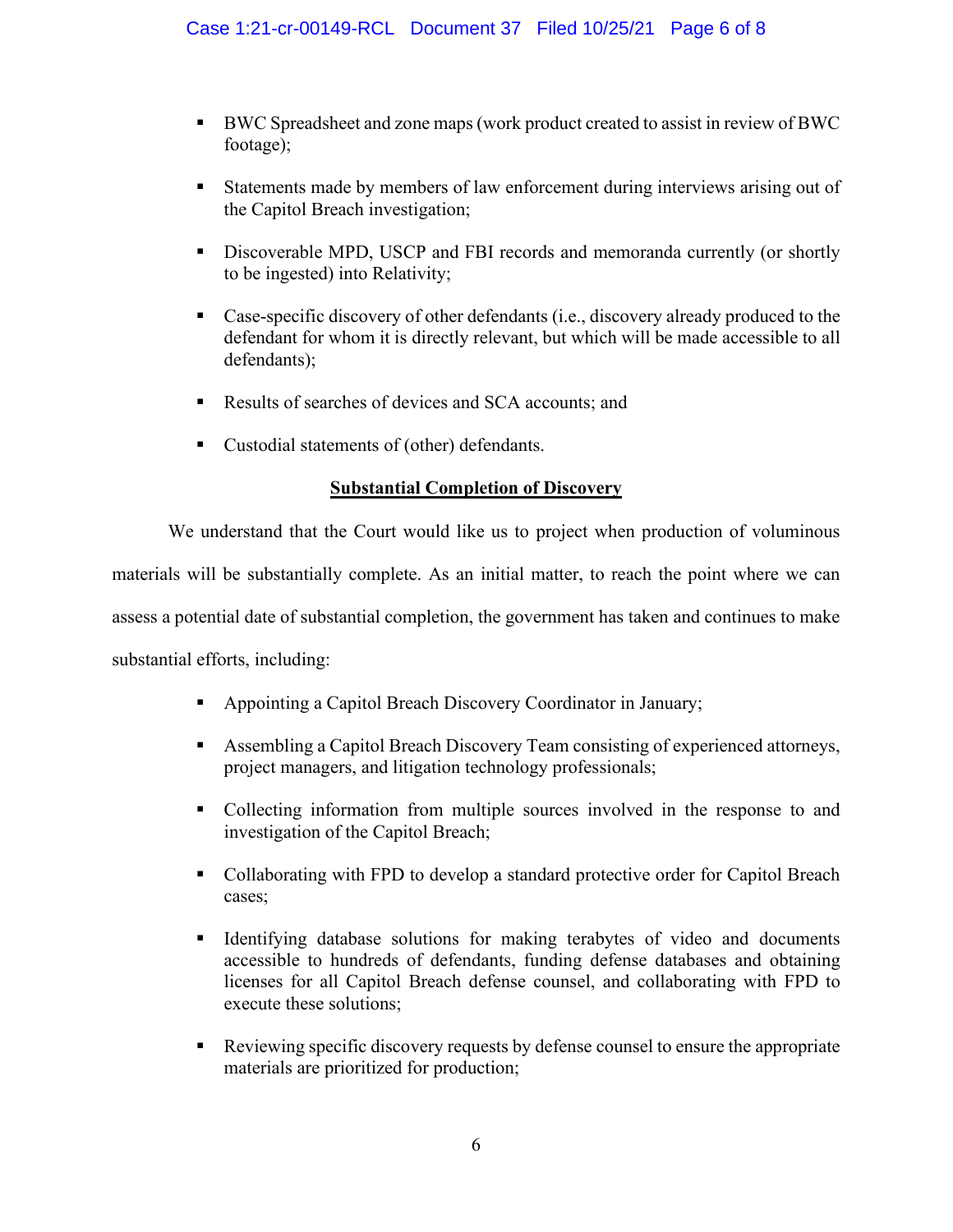- Creating protocols and procedures to ensure that (a) case-specific discovery is provided, (b) defendants will receive complete copies of unscoped devices and SCA accounts upon request; (c) devices and SCA accounts are systematically filtered for attorney-client communications; and (d) relevant scoped data and custodial interviews will be uploaded to the government's discovery databases for production to all; and
- Creating proposals for increasing access to discovery by incarcerated defendants.

We will soon begin to load into Relativity several hundred thousand FBI records (a substantial portion of which may not be directly related to any charged defendants). These materials that have been undergoing pre-processing to ensure, among other things, that any materials that might be subject to protection under Federal Rule of Criminal Procedure Rule 6(e) are segregated for processing internally. Once these documents are loaded in Relativity, we will be able to better assess and execute our plan for reviewing them and producing them in discovery. We are also currently engaged in a concerted effort to consolidate scoped search results from thousands of devices and SCA accounts for ingestion by Deloitte. We thus expect to be in a better position to provide the Court an estimate of the time necessary for substantial completion within the next two weeks.

As many documents may not be discoverable or may be duplicative, neither the Court nor defense counsel should expect the size of the productions to the defense to mimic the size of the government's Relativity workspace.

#### **Conclusion**

In sum, we have made substantial progress in our diligent efforts to provide the defense comparable discovery review platforms for both documents and digital media, to populate those platforms, and to use alternative means to provide the most relevant discovery without delay. We will diligently continue to transfer data to our vendors, process it for production, and make interim